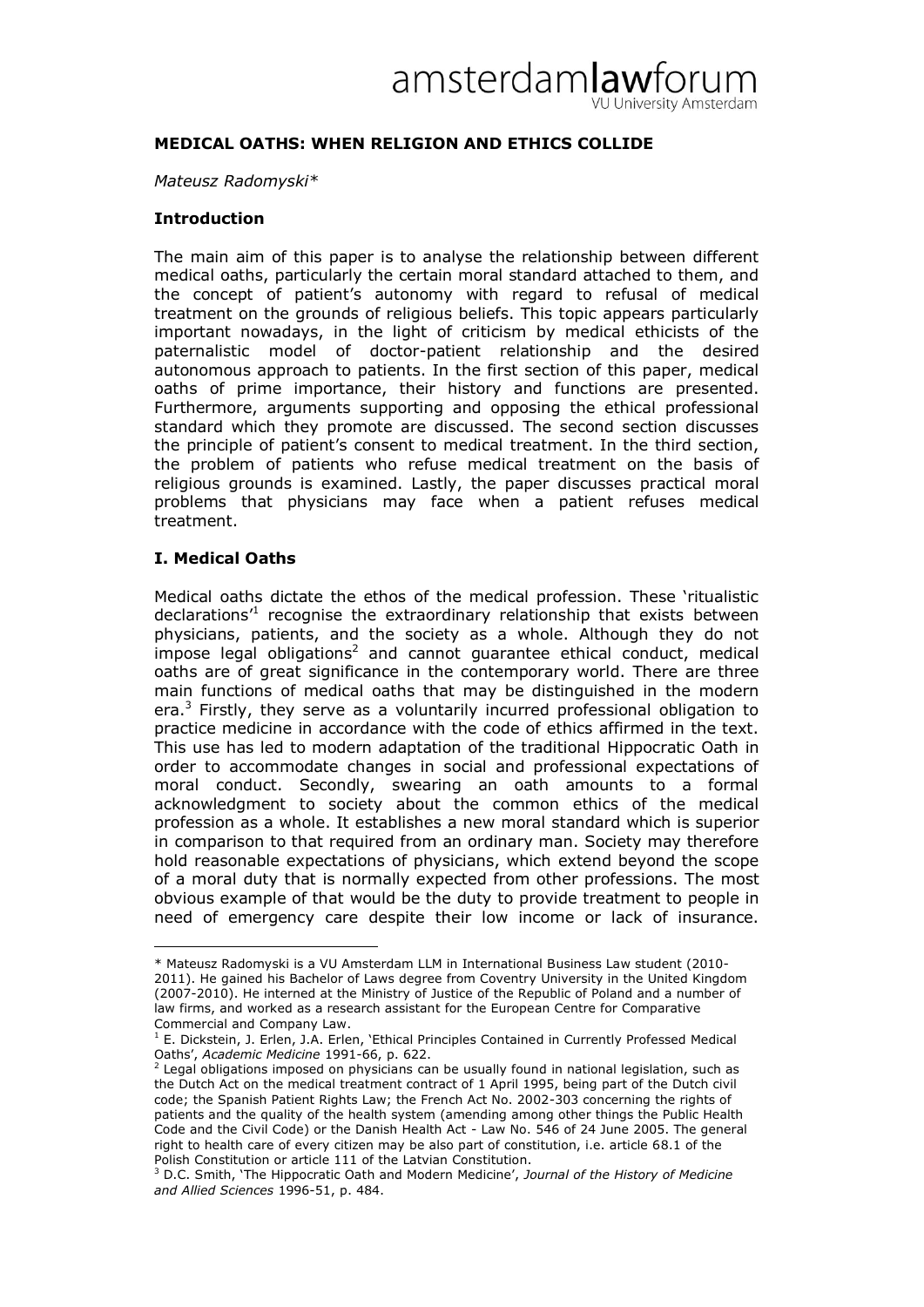Thirdly, an oath has been and is being used as an affirmation of traditions. The oath takers therefore are fully conscious of long-standing heritage of social and professional responsibility. This apprehension may attract the right persons to the profession and inculcate in the oath takers these moral responsibilities.

Although a number of medical oaths existed or exist worldwide<sup>4</sup>, the three most important and influential ones are the Oath of Hippocrates, the Declaration of Geneva, and the Oath of Lasagna.<sup>5</sup> Firstly, the classic Oath of Hippocrates of Kos originates from the  $5<sup>th</sup>$  century BC and is believed to have been written by Hippocrates himself<sup>6</sup>. He is generally considered as one of the most outstanding persons in the history of medicine and often referred to as the "Father of Medicine". His name is also largely synonymous with the 'Hippocratic School of Medicine<sup> $\sigma$ </sup> and is connected with the most innovative period of medicine in ancient history, especially considering that he was the first person who believed that diseases are not a direct result of superstition or intervention of the gods, but are caused naturally. The Hippocratic Oath was intended to be a guideline for those entering the medical profession, and is nowadays considered the most famous text in Western medicine. It imposes certain obligations on physicians, such as adhering to prescription of beneficial treatment, according to physician's abilities and judgment; refraining from causing harm; and living a model professional life. The oath also distinguished the genuine physicians from quacks by describing the non-allowed practices, such as performing an abortion or assisting suicide. Although the oath did not become significant until the Renaissance, after 1500 it was widely adopted by the medical profession as the binding professional code of conduct.

Secondly, the Declaration of Geneva adopted by the General Assembly of the World Medical Association in 1948, and amended in 1968, 1984, 2005 and 2006. The Declaration is generally perceived as an instant reaction to the atrocities committed by Nazi Germany physicians who conducted horrendous experiments on thousands of prisoners in concentration camps, such as Auschwitz or Ravensbrueck.<sup>8</sup> The practices inspired and driven by

Physicians and Surgeons website, see: http://www.aapsonline.org/ethics/oaths.htm. <sup>6</sup> Ludwig Edelstein, a famous historian of medicine, postulated however that the Oath was written by Pythagoreans as their manifesto, see: L. Edelstein, *The Hippocratic Oath: Text, Translation and Interpretation*, Baltimore: The Johns Hopkins Press 1943, pp. VII – 64. Nowadays, his opinion is generally criticized due to lack of the historical evidence, see: P. Prioreschi, 'The Hippocratic oath: a code for physicians, not a Pythagorean manifesto', Medical *Hypotheses* 1995-44, pp. 447-462; O. Temkin, *On second thought and other essays in the history of medicine and science*, Baltimore: The Johns Hopkins Press 2002, Chapter 2.  $<sup>7</sup>$  For more information about Hippocrates and his school of medicine, see: C. Jankowski,</sup> *Hippocrates: Father of Medicine,* North Mankato: Compass Point Books 2009; J. Jouanna, *Hippocrates: Medicine and Culture,* Baltimore: the Johns Hopkins Press 1998; E.D. Phillips, *Aspects of Greek medicine*, London: Taylor & Francis 1987, especially chapters III, IV, V. <sup>8</sup> The physicians were tried and convicted in Nuremberg during the 'Doctors' Trial', formally known as *the United States of America v Karl Brandt, et al*. In fact, merely twenty three of them were found guilty of breaching the code of medical ethics. Out of them, fifteen were convicted, seven were condemned to death, and eight received prison sentences from ten years to life. The majority, among whom Josef Mengele (known as the "Angel of Death"), escaped their crimes. For more information on Nazi human experimentation and the "Doctors" Trial", see: R.J. Lifton, *The Nazi Doctors: Medical Killing and the Psychology of Genocide*, New York: Basic Books 2000; G.J. Annas, *The Nazi doctors and the Nuremberg Code: human rights in human experimentation*, New York: Oxford University Press 1995; A. L. Caplan, *When Medicine Went Mad,* Totowa: Humana Press 1992; G. Aly, P. Chroust and C. Pross, *Cleansing the Fatherland: Nazi Medicine and Racial Hygiene*, Baltimore: the John Hopkins University Press 1994, especially Chapter 2; M.H. Hangover, *Doctors Under Hitler*, Chapell Hill: University of North Carolina Press 1989; and P. Heberer, J. Matthaus *Atrocities on trial. Historical perspectives of on the Politics of* 

<sup>4</sup> Such as the Sun Simiao Oath, the Nightingale Pledge, the Oath of Maimonides, the Oath of Asaph, the Vaidya's Oath, the Seventeen Rules of Enjuin, or the EMT Oath.<br><sup>5</sup> Full texts of all oaths discussed in this article can be found on the Association of American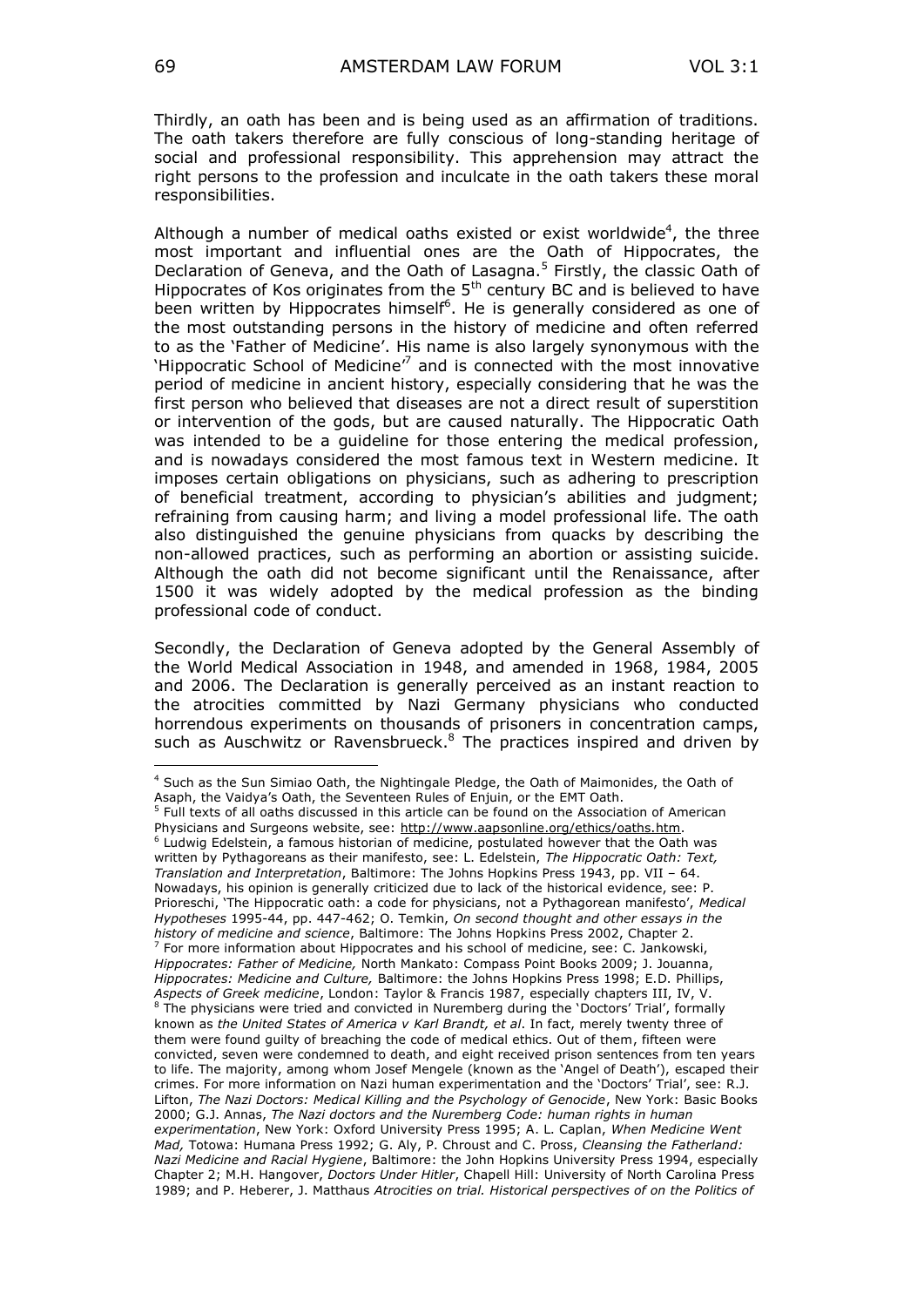the desire to create 'Aryan master race' legitimised the physicians to conduct experiments which included "high-altitude experiments; freezing experiments; malaria experiments; mustard gas experiments; (…) bone transplantation; epidemic jaundice; sterilisation experiments; poison experiments (...)."<sup>9</sup> The experiments resulted in permanent disabilities and the deaths of prisoners.<sup>10</sup> The Declaration of Geneva was drafted in deliberate opposition to such practices, and it remarkably obliges physicians to "not use medical knowledge contrary to the laws of humanity".<sup>11</sup> The Declaration serves as a modern "revision of the ancient Hippocratic Oath"<sup>12</sup> by restating the ethics and the moral conscience of the medical profession in a form that could be acknowledged in the twentieth century. Importantly, parallel to the ancient expression "to help the sick" the Declaration affirms that "the health and life of my patient will be (the physician's) first consideration".

Thirdly, the Oath of Lasagna is perceived as another model of a modern revised version of the traditional Oath of Hippocrates. The oath was created in 1964 by Louis Lasagna, the Academic Dean of the School of Medicine at Tufts University, known as the 'father of clinical pharmacology'. Nowadays, the oath is commonly used in medical schools, especially in the United States and Canada. It strongly emphasises certain values, such as compassion, humility and caring. The most significant part of the oath signifies that patients should be treated as human beings and not "textbook cases"<sup>13</sup>, which underlines the "human side of medicine". Students are also reminded that "warmth, sympathy, and understanding may outweigh the surgeon's knife or the chemist's drug<sup>"14</sup> which is concurrent with the desired modern approach to medicine.<sup>15</sup>

The first significant medical institution that included the classical Hippocratic Oath to its curriculum was the German University of Wittenberg in 1508. However, it did not become a standard part of graduation ceremony until 1804, when the Montpellier medical school in France fully incorporated it into the commencement exercises. During the nineteenth century several European and American universities adopted the oath, but this practice was not commonplace. As indicated by the 1928 survey undertaken by the Association of American Medical Colleges<sup>16</sup> only 19% of the medical schools in the United States required their students to swear any type of oath.

**<sup>12</sup>** World Medical Association Council Meeting In Paris, 8-10 May 1997, [http://www.wma.net/en/40news/20archives/1997/1997\\_14/index.html,](http://www.wma.net/en/40news/20archives/1997/1997_14/index.html)

*Prosecuting War Crimes*, Lincoln: University of Nebraska Press 2008, where the authors argue that in fact the Doctors" Trial "missed the opportunity to define the principal crimes of German physicians".

<sup>9</sup> Secretariat of the International Military Tribunal, *Trials of war criminals: Before the Nuremberg Military Tribunals Under Control Council*, Washington: US Government Printing Office 1949- 1953 pp. 37–55.

<sup>&</sup>lt;sup>10</sup> Their ultimate aim was to 'purify' the German society from individuals being perceived as threats to the

health of the nation. It was referred to as "lebenunwertes Leben", therefore "life unworthy of life".

 $11$  The Declaration of Geneva, para. 9, it can be accessed on the World Medical Association's webpage, see: [http://www.wma.net/en/30publications/10policies/g1/index.html.](http://www.wma.net/en/30publications/10policies/g1/index.html)

<sup>13</sup> M. Welfare, J. Carter, *The Foundation Programme: the Medics' Practical Guide to Thriving and Surviving*, London: Elsevier Health Sciences 2007.

<sup>&</sup>lt;sup>14</sup> Para 4 of the Oath of Lasagna.

<sup>&</sup>lt;sup>15</sup> See especially D.J. Weatherall, 'The inhumanity of medicine', *British Medical Journal* 1994-309, p. 1671.

<sup>16</sup> J.E. Carey, "The formal use of the Hippocratic Oath for Medical Students at Commencement Exercises", *Bulletin of the Association of American Medical Colleges* 1928-3 (2), pp. 159-166.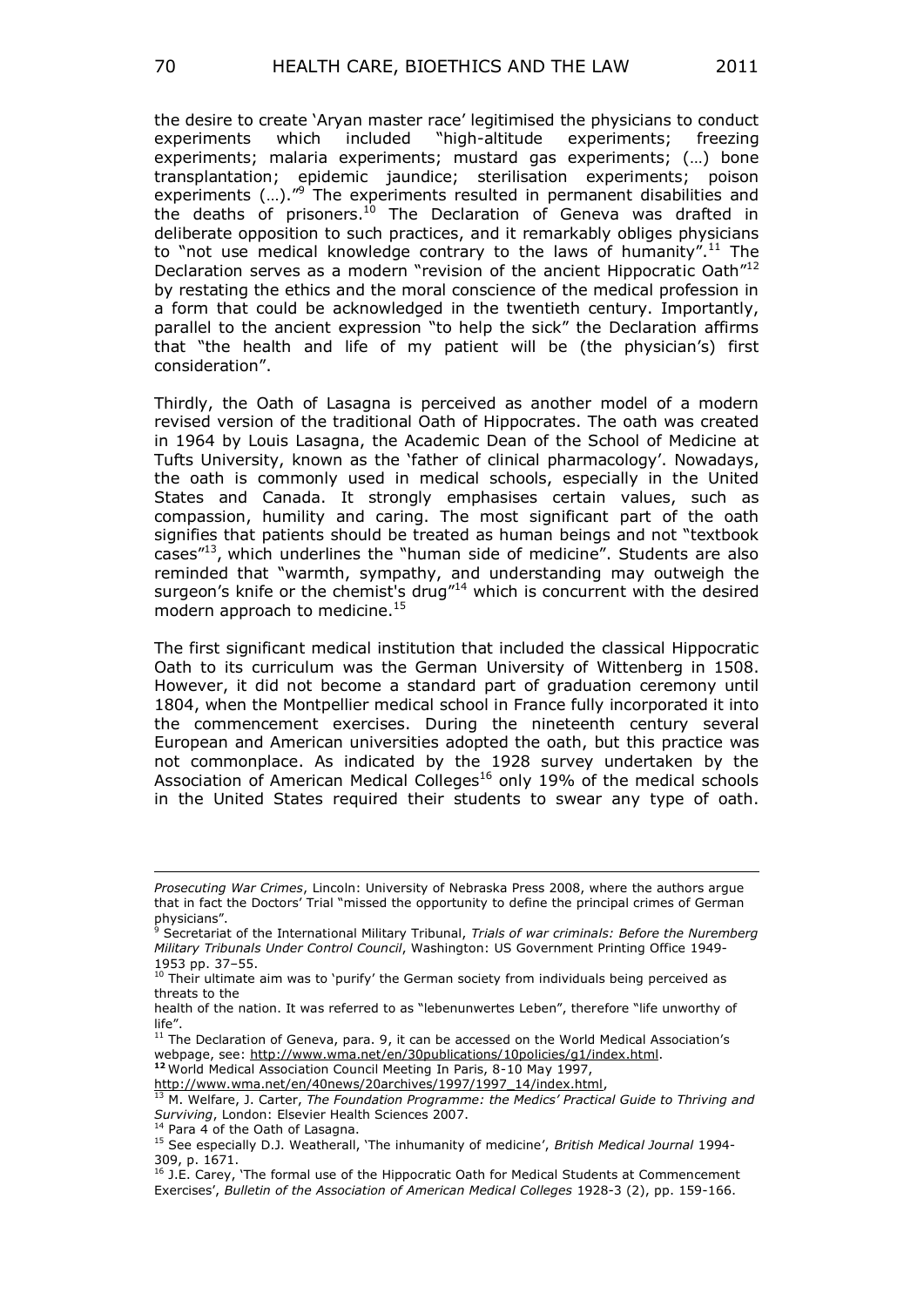However, after the Second World War oaths became the norm. $^{17}$  Nowadays, medical societies indicate that the majority of medical schools administer some form of the oath to students, either upon entering a medical school or at graduation. In many countries including the United States<sup>18</sup>, the Netherlands<sup>19</sup>, Singapore<sup>20</sup>, China<sup>21</sup>, Russia<sup>22</sup>, or Poland<sup>23</sup> the number of students swearing the oath amounts to 100%.

Research by the British Medical Association reveals that this form of affirmation supports physicians' determination to behave with integrity under extraordinary circumstances. This seems especially significant in the contemporary setting where physicians are confronted by major moral challenges, such as the principle of autonomy and the right to selfdetermination or the principle of informed consent. As a result, the British Medical Association suggests that "all medical schools should incorporate medical ethics into the core curriculum, and that all medical graduates make a commitment, by means of affirmation, to observe an ethical code.<sup>"24</sup>

Yet a number of academics criticise the swearing of any type of medical oath. Engelhardt suggests<sup>25</sup> that the postulates and values of the Hippocratic heritage should be limited to the ancient neo-Pythagorean Greek world, due to difficulties in finding universally common values in modern society. Because of pluralism and various understandings of morality in the contemporary culture no agreement on a common ethical standpoint will ever be found. Veatch goes even further, stating with confidence that the Hippocratic ethos as a standard of morality for the medical profession should be rejected entirely. The Hippocratic corpus "is dead"<sup>26</sup>, because it is too empowering for the physician. His main argument is that the oath encourages paternalism<sup>27</sup> by explicitly referring to the phrase "according to my ability and judgment". As a result, a situation arises when "quasi-

<sup>&</sup>lt;sup>17</sup> For a detailed history of the oath-swearing in Europe and the United States, see: D. C. Smith, "The Hippocratic Oath and Modern Medicine", *Journal of the History of Medicine and Allied Sciences* 1996-51, pp. 484–500.

 $^{18}$  R.D. Orr, N. Pang, E.J. Pellegrino, and M. Siegler, 'Use of the Hippocratic Oath: A review of 20th century practice and a content analysis of oaths administered in medical schools in the U.S. and Canada in 1993", *Journal of Clinical Ethics* 1997-8 (4), pp. 377-388. Interestingly, 98% of American students swear a medical oath. Sritharan notices that this is mainly caused by the American tradition of swearing allegiance to the flag, therefore the concept of affirming beliefs is common. K. Sritharan, G. Russell, Z. Fritz, D. Wong, M. Rollin, J. Dunning, P. Morgan, and C. Sheehan, "Medical oaths and declarations", *British Medical Journal* 2001-323, pp. 1440- 1441.

<sup>19</sup> H.E. Westerveld, J.W. Briet, E.S. Houwaart, J.J. Legemaate, J.A. Meerman, E.J. Breetvelt, and E. van der Wall, "Dutch Medical Oath", *Netherlands Journal of Medicine* 2005-63 (9), pp. 368- 372.

<sup>&</sup>lt;sup>20</sup> According to the Singapore Medical Council, since 1995 every doctor admitted as a fully registered practitioner swears the Singapore Medical Council's Physician's Pledge.

<sup>21</sup> P.C. Leung, *A comprehensive guide to Chinese medicine*, New York: World Scientific 2003. <sup>22</sup> 'The Promise of Russian Physicians' has been jointly approved in 1992 by the Minister of Health and the Ministry of Science, Education and Technology. It replaced the "The Oath of the Soviet Physicians" which possessed "a decidedly non-Hippocratic character", see: R.M. Veatch, *Cross cultural perspectives in medical ethics*, Boston: Jones & Bartlett Learning 2000; and: P.D. Tishchenko, "Resurrection of the Hippocratic Oath in Russia", *Cambridge Quarterly of Healthcare Ethics* 1994-3 (1), pp. 53-56.

<sup>&</sup>lt;sup>23</sup> The post-communist 'Promise of Medicine' sworn by every medical student is included in the Polish "Code of Medical Ethics" adopted by the National Congress of Physicians in 1991. See: T. Biesaga, "Kodeks etyki lekarskiej", *Medycyna Praktyczna* 2006-9, p. 20.

<sup>24</sup> British Medical Association, *Medicine Betrayed: Participation of Doctors in Human Rights Abuses*, London: Zed Books 1992.

<sup>25</sup> J.T. Engelhardt, *The foundation of bioethics,* Oxford: Oxford University Press 1986.

<sup>26</sup> R.M. Veatch, "The Hippocratic Ethic Is Dead", *New Physician* 1988-48, pp. 41-42.

 $^{27}$  Also known as 'parentalism'. For more information about medical paternalism, see: R.J. Devettere, *Practical Decision Making in Health Care Ethics: Cases and Concepts*, Washington: Georgetown University Press 2009; H. Hayry, *The Limits of Medical Paternalism*, London: Routledge 2002.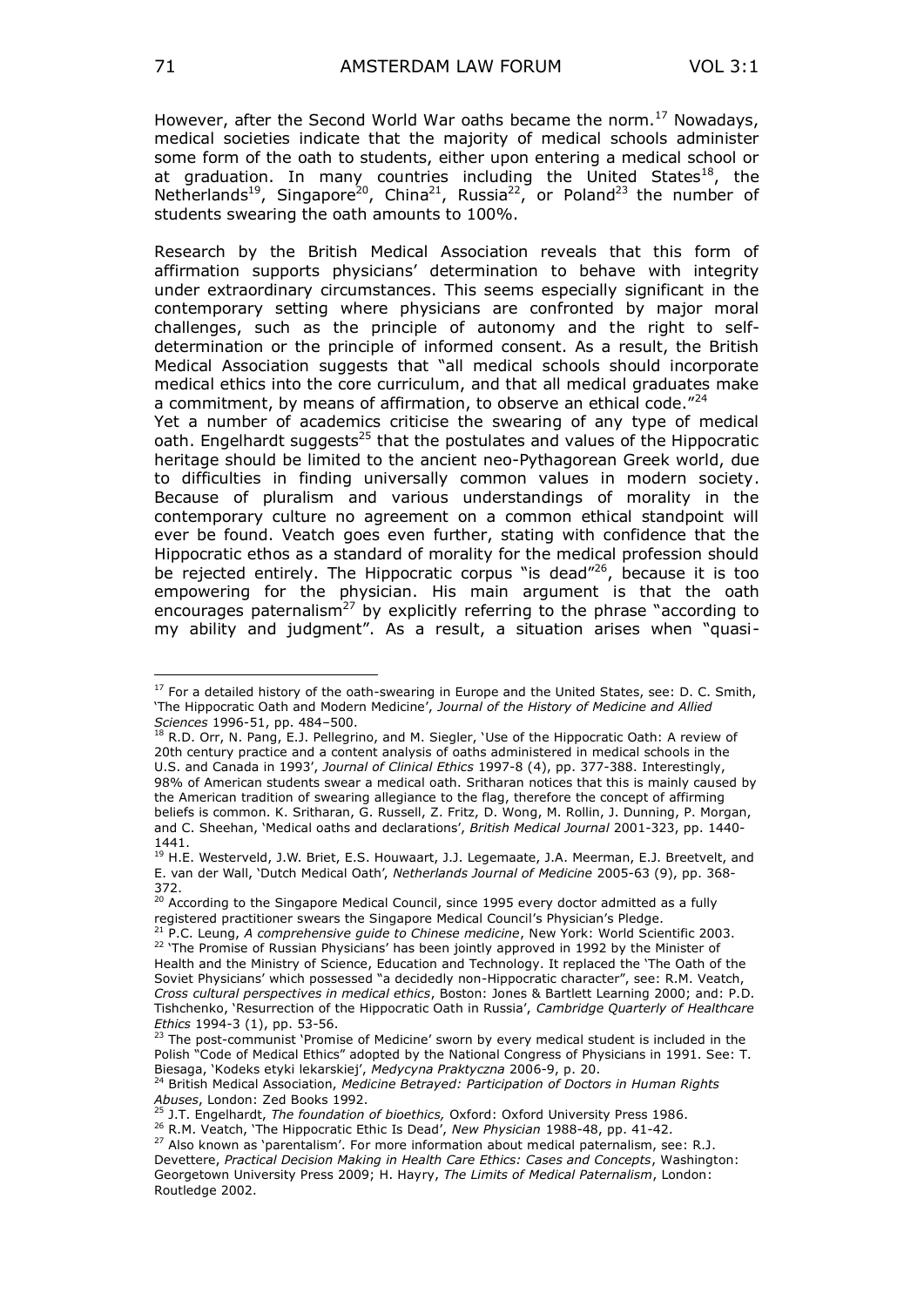children are seeking help from their medical quasi-parents"<sup>28</sup>, because physicians claim to know what is best for the patients and therefore assume an ethical obligation to rely on that knowledge. Yet despite the

professionalisation of medicine and enormous advancement in medical knowledge and technology, "even in the ideal case, physicians generally have no basis for knowing what would benefit their patients."<sup>29</sup> Veatch strongly opposes treating patients in the same manner as the Hippocratic ethic suggests, which he calls "weak, debilitated, childlike victim, incapable of functioning as a real moral agent."<sup>30</sup> An unquestioned subordination is erroneous, because it ignores the concept of patient's autonomy.

Although medical oaths differ to some extent and their literal meaning has changed over time, their general meaning, significance and ideals remained the same. The oaths refer to a number of ethical standards in medicine centred around *primum non nocere*<sup>31</sup> ("first, do not harm").<sup>32</sup> They do not only serve as promises to act in the best interest of the patient, but also indicate that the medical profession is a part of the heritage of civilisation. In the  $21<sup>st</sup>$  century physicians are confronted by numerous challenges, so the need for a strong moral and ethical conduct may be stronger than ever before.

# **II. The Concept of Informed Consent**

The concept of informed consent is not an entirely modern dilemma. $33$  In the period between the Middle Ages and the  $20<sup>th</sup>$  century, however, the physician was placed in an unrestricted godlike role. His knowledge was absolute and the profession was seen as 'learned'. The relationship between patient and doctor was therefore truly paternalistic, as it was the noneducated patient who sought the help of the respected physician, whose task was to provide the best treatment available. The decisions on treatment were complied to silently, mainly due to the fact that individuals perceived themselves as members of fixed classes rather than separate persons, and because of the hierarchy people were accustomed to obeying.<sup>34</sup>

The doctrine of informed consent acquired its momentum in the aftermath of the Second World War and has grown immensely in the 20th century. After the Nuremberg Trials, the Nuremberg Code was formulated, which explicitly stated that the voluntary consent of a patient is crucial (Article 1). The Code also provided a general set of ethical principles and was used as a model for numerous national medical codes. Consequently, a new physician's duty to

Bloomington: Indiana University Press 1987, p. 4.

<sup>&</sup>lt;sup>28</sup> Term introduced by American sociologist Talcott Parson.

<sup>29</sup> R.M. Veatch, *Patient, Heal Thyself: How the New Medicine Puts the Patient in Charge*, New York: Oxford University Press 2008.

<sup>30</sup> R.M. Veatch, *The patient as partner: a theory of human-experimentations ethics*,

<sup>&</sup>lt;sup>31</sup> Also referred to as 'primum nil nocere'.

<sup>&</sup>lt;sup>32</sup> Although this phrase cannot be attributed to the Hippocratic Oath itself, the Oath undoubtedly acknowledges this principle of non-malfeasance. Hippocrates used a similar statement in *Of the Epidemics* to describe the responsibilities of the physician: "the physician must be able to tell the antecedents, know the present, and foretell the future; must mediate these things, and have two special objects in view with regard to disease, namely, to do good or to do no harm", Hippocrates, 'Of the Epidemics', Book I, Section II:5.

<sup>&</sup>lt;sup>33</sup> Ancient Greek and Byzantine historical sources indicate that it was already addressed by philosophers and physicians in antique time, for more information se: P. Dalla-Vorgia, J. Lascaratos, P. Skiadas, and T. Garanis-Papadatos, "Is consent in medicine a concept only of modern times?", *Journal of Medical Ethics* 2001-27, pp. 59-61.

<sup>34</sup> For more details, see: R. K. French, *Medicine before science: the rational and learned doctor from the Middle Ages to the Enlightenment,* Cambridge: Cambridge University Press 2003; and: R. Kaba, and P. Sooriakumaran, "The evolution of doctor-patient relationship", *International Journal of Surgery* 2007-5 (1), pp. 57-65.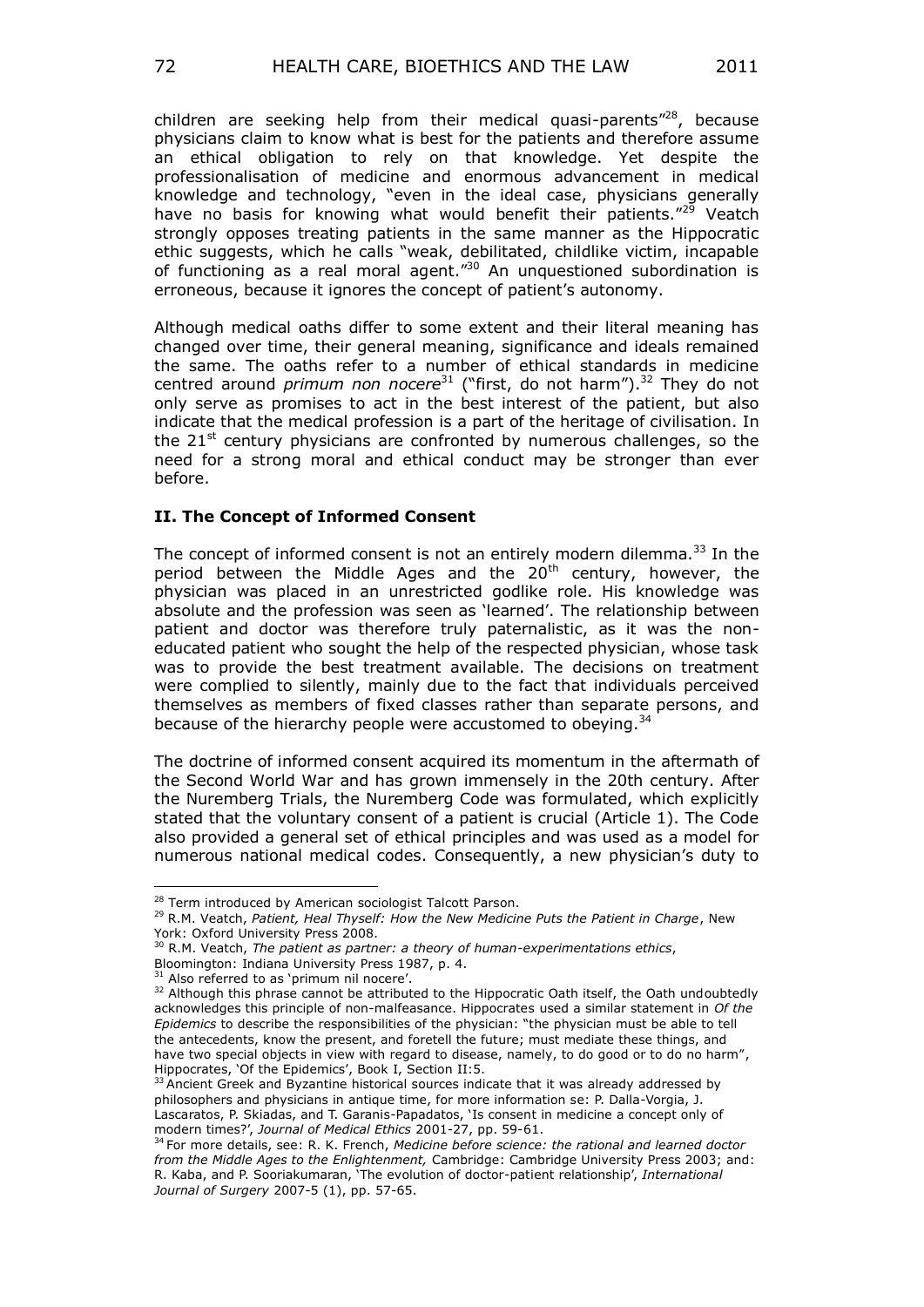reveal the necessary information to a patient and, subsequently, to obtain his consent for treatment evolved worldwide. Moreover, application of the European Convention of Human Rights<sup>35</sup> into national legislation considerably increased the significance of patient's consent. Polani indicates that the traditional one-to-one relationship between patient and doctor ceased in the middle of the  $20<sup>th</sup>$  century, because of the involvement of larger medical teams in the management of complex conditions.  $36$ Additionally, patient expectations were raised as a result of medical advancement and increased healthcare complexity, with increased levels of specialisations and sub-specialisations. Informed consent therefore can be perceived as a new moral standard which emerged as a direct result of societal changes. This new patient-centred approach is in direct contrast to the old disease-centred one, as now "the physician tries to enter the patient's world, to see the illness through the patient's eves."37

There is no direct reference to patient consent in the Hippocratic Oath, thus a number of modern medical ethicists describe the patient-physician relationship as purely paternalistic. This approach, however, appears to oversimplify the issue. In *Epidemics*<sup>38</sup> Hippocrates stated that the patient must cooperate with the physician in order to combat the disease effectively. Dalla-Vorgia indicates that this certainly does imply that the patient had to obey blindly all the physician"s orders, but had to be sufficiently informed and give his consent for the treatment.<sup>39</sup> Research into the social structure of Greek society supports this view. Miles points out that "the image of physicians haughtily dictating orders to Greek freemen seems at odds with the egalitarianism of Greek culture."<sup>40</sup> Hippocrates advised the disclosure of a prognosis to the patient and his family after consent was given: "any man who is intelligent must, on considering that health is of the utmost value to human beings, have the personal understanding necessary to help himself in diseases, and be able to understand and to judge what physicians say and what they administer to his body, being versed in each of these matters to a degree reasonable for a layman. $144$  Disclosure was not only ethical towards the patient, but also benefited the physician himself: "if a physician is able to tell his patients (…) not only about their past and present symptoms, but also tell them what is going to happen as well as to fill in the details they have omitted, he will increase his reputation (…) and people will have no qualms in putting themselves under his care." $42$  Although there is no direct reference to a patient"s informed consent in the Hippocratic Oath itself, Hippocrates concludes in other works that the relationship between physician and patient rests primarily on honesty.

The same holds true in the Declaration of Geneva and the Oath of Lasagna. Although these oaths do not invoke the concept of informed consent directly<sup>43</sup>, both contain references to acting in the patient's best interest at

36 P.E. Polani, 'The development of the concepts and practice of patient consent', in: G.R. Dunstan, M.J. Seller (eds), *Consent in medicine*, London: King"s Fund Publishing Office 1983, p.99.

<sup>39</sup> *Ibid*, p. 60.

<sup>35</sup> Formally known as the *Convention for the Protection of Human Rights and Fundamental Freedoms.*

<sup>&</sup>lt;sup>37</sup> J.H. Levenstein, J.B. Brown, W.W. Weston, M. Stewart, M.C. McCracken, and I. McWhinney, *Patient-centred Clinical Interviewing. Communication with Medical Patients,* Newbury: Sage Publications 1989.

<sup>&</sup>lt;sup>38</sup> W.H.S. Jones, *Hippocrates, vol II.*, London: Heinemann 1923.

<sup>&</sup>lt;sup>40</sup> S.H. Miles, 'Hippocrates and informed consent', Lancet 2009-374 (9698), pp. 1322-1323.

<sup>41</sup> P. Potter (trans.) *Affections, in Hippocrates*, 1988-5 (7), p. 268-269.

<sup>42</sup> J. Chadwick, *Hippocratic Writings*, Penguin: Harmondsworth, 1984, p. 170.

<sup>&</sup>lt;sup>43</sup> The Declaration of Helsinki, developed by the World Medical Association, also formulates a set of ethical rules concerning informed consent, referring to medical research. Article II.1 states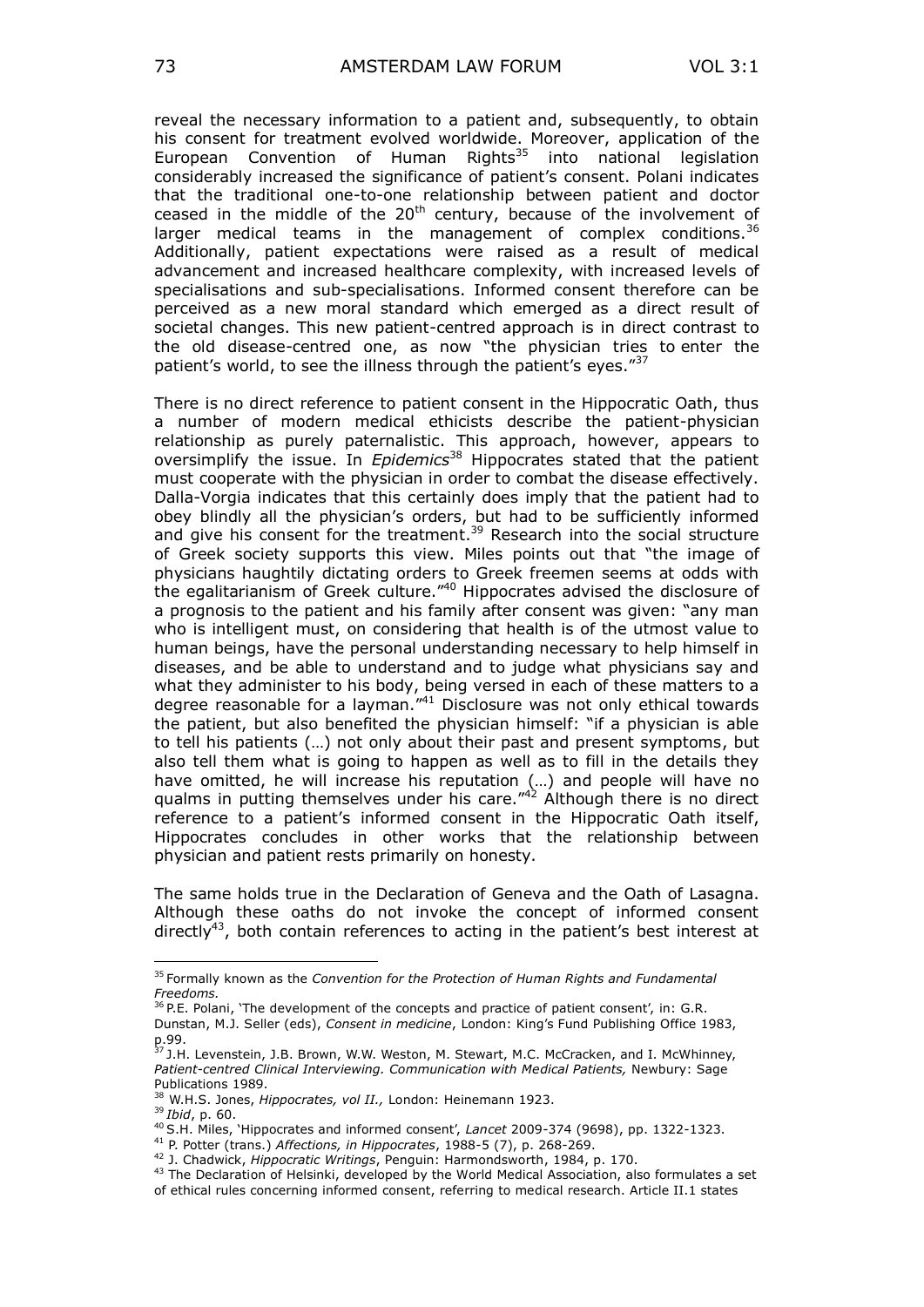all times. The Declaration of Geneva affirms that physicians "will maintain the utmost respect for human life<sup>"44</sup> and make "the health of patient (their) first consideration."<sup>45</sup> The Oath of Lasagna declares that physicians "above all, must not play at God."<sup>46</sup> The explicit reference to respect serves as the general recognition of a person as an autonomous, free individual, who is empowered to make free decisions. It also refers to an appreciation of the right to choose of patients being persons – namely that a high degree of the patient"s autonomy needs to be preserved by sharing knowledge and skills. McCullough states that these oaths command "respect for autonomy in this setting nearly absolute".<sup>47</sup>

There is no single, widely accepted definition of informed consent. It varies not only across states and jurisdictions, but also in different settings, such as ethics, law, medicine and philosophy. In *Allan v New Mount Sinai Hospital*<sup>48</sup> informed consent was described as "the duty of completely disclosing information to a patient regarding medical treatment before it is undertaken". In the leading American case *Planned Parenthood of Central Missouri v Danforth*<sup>49</sup>, the US Supreme Court described it as: "giving of information to the patient as to just what would be done and as to its consequences". On the other hand, medical ethicists defining informed consent may take into consideration different components, such as information, voluntariness, and competence<sup>50</sup>; accuracy, adequate information, and lack of coercion followed by a valid consent given<sup>51</sup>; or disclosure of information, competency, understanding, voluntariness and decision-making.<sup>52</sup> One can observe therefore that there are certain elements of definition of informed consent which may differ in various settings.<sup>53</sup> For the purposes of this paper, however, a broad and general definition of informed consent will be accepted as such consent which refers to a patient"s right to receive sufficient information by the physician in order to allow the patient decide whether or not to consent to medical treatment.

## **III. Refusal of Medical Treatment on Religious Grounds**

Currently, one of the most controversial issues with regard to the relationship between medical oaths and law occurs when a patient refuses blood transfusion on religious grounds. The most visible example would be Jehovah's Witnesses, a conservative Christian denomination, which favours literal interpretation of the Bible regarding blood as sacred. Jehovah"s Witnesses believe that God prohibited transfusions of whole blood or its primary components, i.e. white cells, red cells, platelets and plasma.<sup>54</sup>

that physicians are required to obtain consent "if at all possible" and "research (is) allowed without consent where a proxy consent, such as a legal guardian, was available".

 $4$  At para 9 of the Declaration of Geneva.

<sup>&</sup>lt;sup>45</sup> At para 4 of the Declaration of Geneva.

<sup>&</sup>lt;sup>46</sup> At para 6 of the Declaration of Geneva.

<sup>&</sup>lt;sup>47</sup> L.B. McCullough and S. Wear, 'Respect for autonomy and medical paternalism reconsidered', *Theoretical Medicine* 1985-6, pp. 295-308.

<sup>48</sup> [1980] 28 Ont (2d) 356.

<sup>49</sup> 428 U.S. 52 (1976).

<sup>50</sup> A.R. Dyer and S. Bloch, "Informed consent and psychiatric patient", *Journal of Medical Ethics* 1987-13 (1), pp. 12-16.

<sup>51</sup> G.R. Gillet, 'Informed consent and moral integrity', *Journal of Medical Ethics* 1989-15 (3), pp. 117-123.

<sup>&</sup>lt;sup>52</sup> C.L. Sprung and B.J. Winick, 'Informed consent in theory and practice: legal and medical perspectives on the informed consent doctrine and a proposed reconceptualization", *Critical Care Medicine* 1989-17 (12), pp. 1346-1354.

 $53$  This topic however exceeds the scope of this paper. For a detailed study of various definitions of informed consent, see for example: H. Kilpi-Leino, *Patient's Autonomy, privacy and informed consent*, Amsterdam: IOS Press 2000, Chapter 2.

<sup>&</sup>lt;sup>54</sup> They rely on three biblical passages: "but you must not eat meat that has its lifeblood still in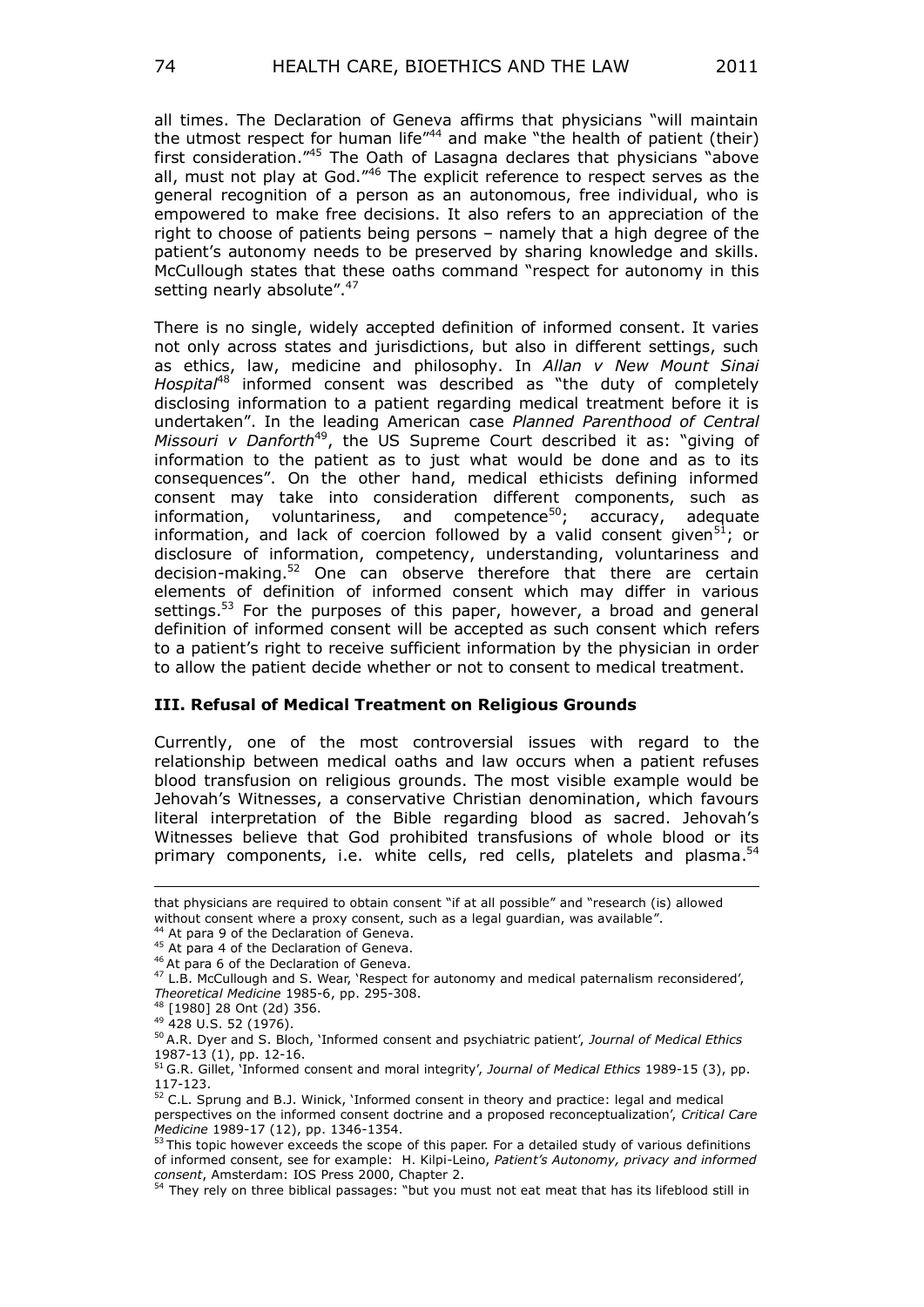Consequently, they believe that by accepting blood transfusions they are deprived of the eligibility to enter paradise. The Watchtower Society, the official legal organisation administrating and developing doctrines for the Jehovah's Witnesses, $55$  refers to blood transfusions as a fundamental religious stand that Jehovah"s Witnesses must observe. Those who respect life "as a gift from God do not try to sustain life by taking in blood"<sup>56</sup>, even "in an emergency"<sup>57</sup>; this may be the risk of disability or death.

The policy on refusal of blood transfusion was introduced in 1945, and since 1961 the Watchtower Society has enforced an absolute zero-tolerance excommunication<sup>58</sup> approach to members who wilfully accept blood transfusion. Even though in 2000 the sect introduced new guidelines towards blood transfusion<sup>59</sup> establishing that Witnesses who did not comply with the policy regarding transfusions are not expelled from the organisation, the practice indicates that such a member "revokes his own membership by his own actions."<sup>60</sup> The ultimate result remains therefore equivalent; this member is no longer part of the Church. Elder indicates that such persons are treated as outcasts being "isolated from normal associations with family and lifelong friends who are members – not even being greeted by them if they pass you on the street."<sup>61</sup> Consequently, the policy acts as a powerful deterrent against those who may want to contradict the official Watchtower Society's teachings and authority.<sup>62</sup>

It is difficult to assess a precise number of Witnesses who voluntarily died or sacrificed the lives of their children by following the Watchtower Society"s policy, but the number is undoubtedly significant. Doctor Reed, former Witness and currently a widely recognised authority on the sect,  $63$  estimates that the figure may amount to approximately 9000 every year. In 2001, a study was conducted by Dr. Carl Saphier at Mount Sinai School of Medicine in New York with the purpose of determining the rates of obstetric haemorrhage<sup>64</sup> and maternal mortality in women Jehovah's Witnesses.<sup>65</sup> Research indicated a death rate of 521 deaths per 100,000 live births, which constitutes a number approximately 44 times higher than the general US population. A similar research<sup>66</sup> concluded that "the death rate in this group

- it", [Genesis 9:4;](http://bibref.hebtools.com/?book=%20Genesis&verse=9:4&src=!) "any Israelite or any alien living among them who eats any blood–I will set my face against that person who eats blood and will cut him off from his people", Leviticus 17:10; and "you are to abstain from food sacrificed to idols, from blood, from the meat of strangled animals and from sexual immorality (...).", Acts 15:29.
- <sup>55</sup>Although it is beyond the scope of this study to discuss in details the Jehovah's Witnesses doctrine, a comprehensive overview is presented in J.M. Penton, *Apocalypse delayed: the story of Jehovah's Witnesses*, Toronto: University of Toronto Press 1997.

 $60$  O. Muramoto, 'Bioethical aspects of the recent changes in the policy of refusal of blood by Jehovah"s Witnesses", *British Medical Journal*, 2001-322.

<sup>61</sup> L. Elder, 'Why some Jehovah's Witnesses accept blood and conscientiously reject official Watchtower Society blood policy', *Journal of Medical Ethics* (26) 2000, pp. 375-380. <sup>62</sup> King holds an opinion that to a Jehovah's Witness the Watchtower Society is more

authoritative in its teachings than the Bible. See: R. King, *Jehovah Himself Has Become King,*  London: Authorhouse 2005. Moreover, Rodriguez points out that "on the average, they [Jehovah"s Witnesses] will read approximately 1,000 pages of the Watchtower publications to one page of the Bible", see: D. Rodriguez, *The Watchtower's Coming Crisis*, Cucamonga: Chick Publications 2009, p. 48.

<sup>56</sup> "Be Guided by the Living God", *The Watchtower*, June 15, 2004, p. 22 (accessed 07.10.2010). <sup>57</sup> "Godly Respect for Blood", *The Watchtower*, 1 September 1986, p. 25 (accessed 07.10.2010). <sup>58</sup> I.e. expelling.

<sup>59</sup> The Watchtower, 15 June 2000, pp. 29-31. (accessed 07.10.2010).

<sup>63</sup> D.A. Reed, *Blood on the altar: confessions of a Jehovah's Witness minister*, Amherst: Prometheus Books 1996.

<sup>&</sup>lt;sup>64</sup> Therefore heavy bleeding during pregnancy.

<sup>&</sup>lt;sup>65</sup> See: A.K. Singla, 'Are women who are Jehovah's Witnesses at risk of maternal death', *American Journal of Obstetrics & Gynecology* 2001-185, pp. 893-895.

<sup>&</sup>lt;sup>66</sup> British BMC Pregnancy and Childbirth Journal, 'Confidential Enquiry into Maternal Deaths (CEMD) Report 2000", at: [http://www.religioustolerance.org/witness11.htm.](http://www.religioustolerance.org/witness11.htm) (12.10.2010)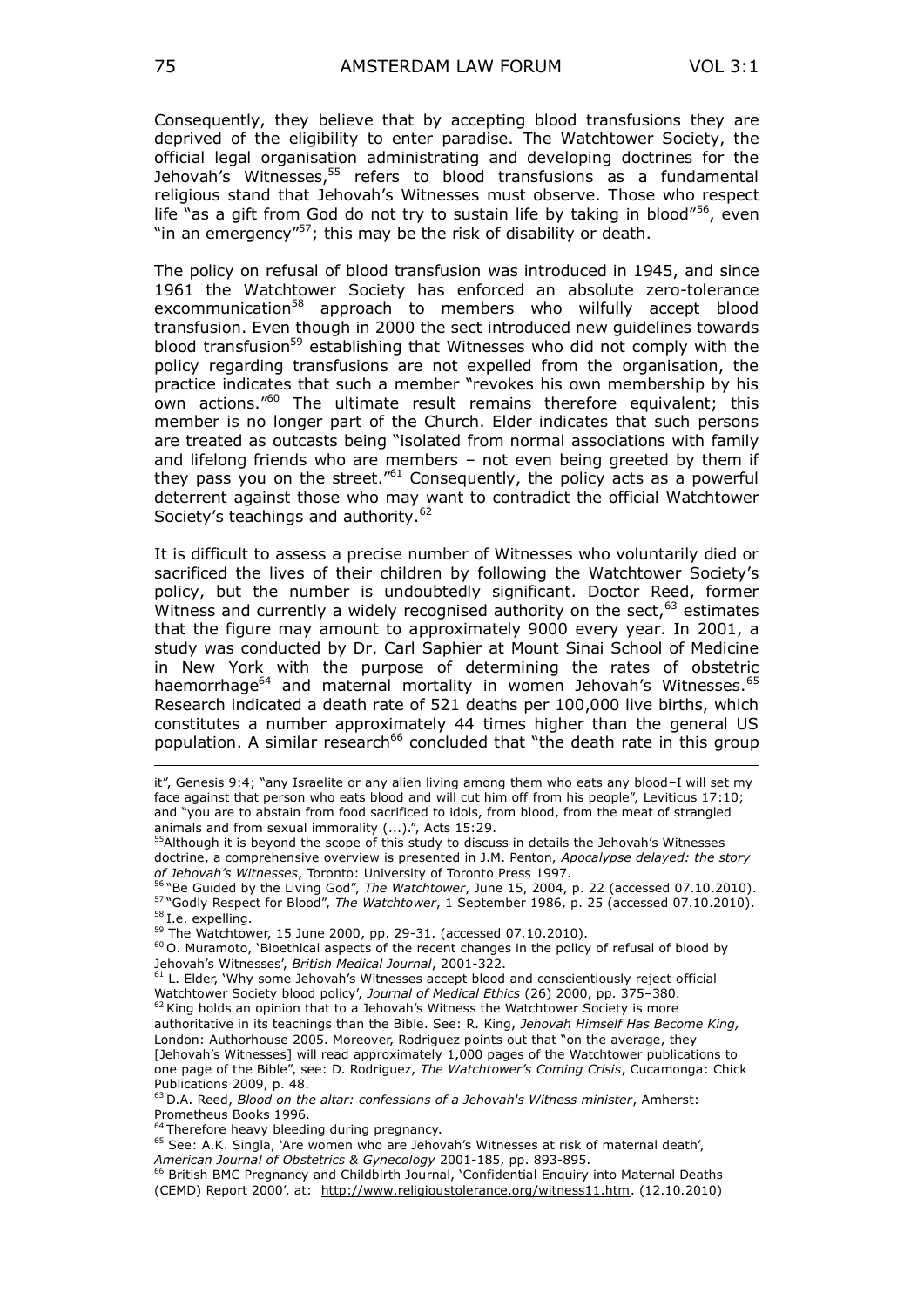(i.e. Jehovah"s Witnesses) was 1 per 1,000 maternities compared with an expected incidence of less than 1 per 100,000 maternities."<sup>67</sup> Even if these reports are not entirely accurate<sup>68</sup>, in May 1994, Watchtower Society declared that: "in former times *thousands* of youths died for putting God first. They are still doing it, only today the drama is played out in hospitals and courtrooms, with blood transfusions the issue."<sup>69</sup>

Contemporary medical practice universally accepts the philosophical principle of patient's autonomy, or personal self-determination, while negating the paternalistic approach. The patient is therefore considered as fully capable of providing or withholding his consent to the chosen treatment. This policy is also favoured by the domestic judicial systems in the western world with regard to refusal of blood transfusion by Jehovah"s Witnesses. There are two aspects of the problem, that is refusal of blood transfusions for Witnesses themselves and refusal for their children.

If a conflict between parents and physicians occurs, courts unanimously agree that the child's interest is predominant and blood transfusion should be provided. Although parents' rights are recognised, they are not absolute, and in special circumstances may be restricted. In the well-known American case *Prince v Massachusetts*<sup>70</sup> relating to permitting a child to work contrary to child labour laws, the US Supreme Court stated that "parents may be free to become martyrs themselves. But it does not follow that they are free, in identical circumstances, to make martyrs of their children.<sup>71</sup>" In practice, a hospital will ask the court to invoke its power of *parens patriae*<sup>72</sup> by asking for an order permitting administration of medically necessary blood transfusions over the parent"s objections. This approach is favoured by various national legislation, and reported case law.<sup>73</sup> However, in the majority of cases concerning adult competent and conscious Jehovah"s Witnesses, the principle of informed consent prevails even if the decision is not medically sound and such refusal leads to death of the patient. A physician has to remain neutral; he is not authorised to decide on behalf of the patient. Their right to refuse blood transfusion emanates from either the statutory law<sup>74</sup> or the common law.<sup>75</sup>

 $67$  Summarizing these two reports the death rate of Jehova's Witnesses is 70 times higher.

<sup>&</sup>lt;sup>68</sup> Its opponents claim that the sample of patients examined was too low in order to assume a general mortality rate of Jehovah's Witness women giving birth.

<sup>&</sup>lt;sup>9</sup> Awake!, 22 May 1994, p. 2. Awake!' is a monthly door-to-door distributed magazine published by Jehovah"s Witnesses.

<sup>(1944) 321</sup> US 158.

<sup>71</sup> *Ibid*, p.170.

 $72$  Latin for 'power of the nation', a doctrine that empowers the state to be the guardian to those who are unable to protect themselves or look after themselves legally.

<sup>73</sup> See for example: *Custody of a Minor* 375 Mass. 733, 379 N.E.2d 1053 (1978), *Jacobson v Massachusetts* 197 U.S. 11 (1905); *Re O (A Minor) (Medical Treatment)* [1993] 1 FCR 925, [1993] 2 FLR 149, 53; *Re S (A Minor) (Medical Treatment)* [1993] 1 FLR 376, 54; *Re R (A Minor) (Blood Transfusion)* [1993] 2 FCR 544. For further discussion on this topic, see: K.M. Lomond, "An adult patient"s right to refuse medical treatment for religious reasons: the limitations imposed by parenthood", *Journal of Family Law* 1992-1993-31 (3), pp. 665-683; and J. M. Jarvis, "Parent, Child, State, and the Limits on the Parent"s Entitlement to Dictate a Child"s Medical Treatment on the Basis of the Religion", *Journal of Contemporary Legal Issues* 2007-16, pp. 79-125.

 $^{74}$  E.g. California Health and Safety Code § 7186, New York Public Health Law § 2504, § 2805(d); British Human Rights Act 1998 which incorporates into domestic law rights contained in the European Convention on Human Rights; in Victoria, Australia, Refusal of Medical Treatment Act 1988, in South Australia Natural Death Act 1983.

<sup>75</sup> See, *Hoffmann v Austria* (Case No 15/1992/360/434) [1993] ECHR 25; 12875/87; *Fitzpatrick & Anor v K & Anor* [2008] IEHC104; *Fosmire v Nicoleau* 551 N.Y.S.2d 876 N.Y.,1990.; In *Re Brown* 478 So.2d 1033 Miss.,1985; *Wons v Public Health Trust of Dade County* 541 So.2d 96 Fla.,1989.; *Shorter v Drury* 695 P.2d 116; *Matter of Dubreuil* 629 So.2d 819; In *Re E.G*. 549 N.E.2d 322 Ill.,1989; *Norwood Hosital. v Munoz* 564 N.E.2d 1017 Mass.,1991.; *St. Mary's Hospital v Ramsey* 465 So.2d 666 Fla.App. 4 Dist.,1985.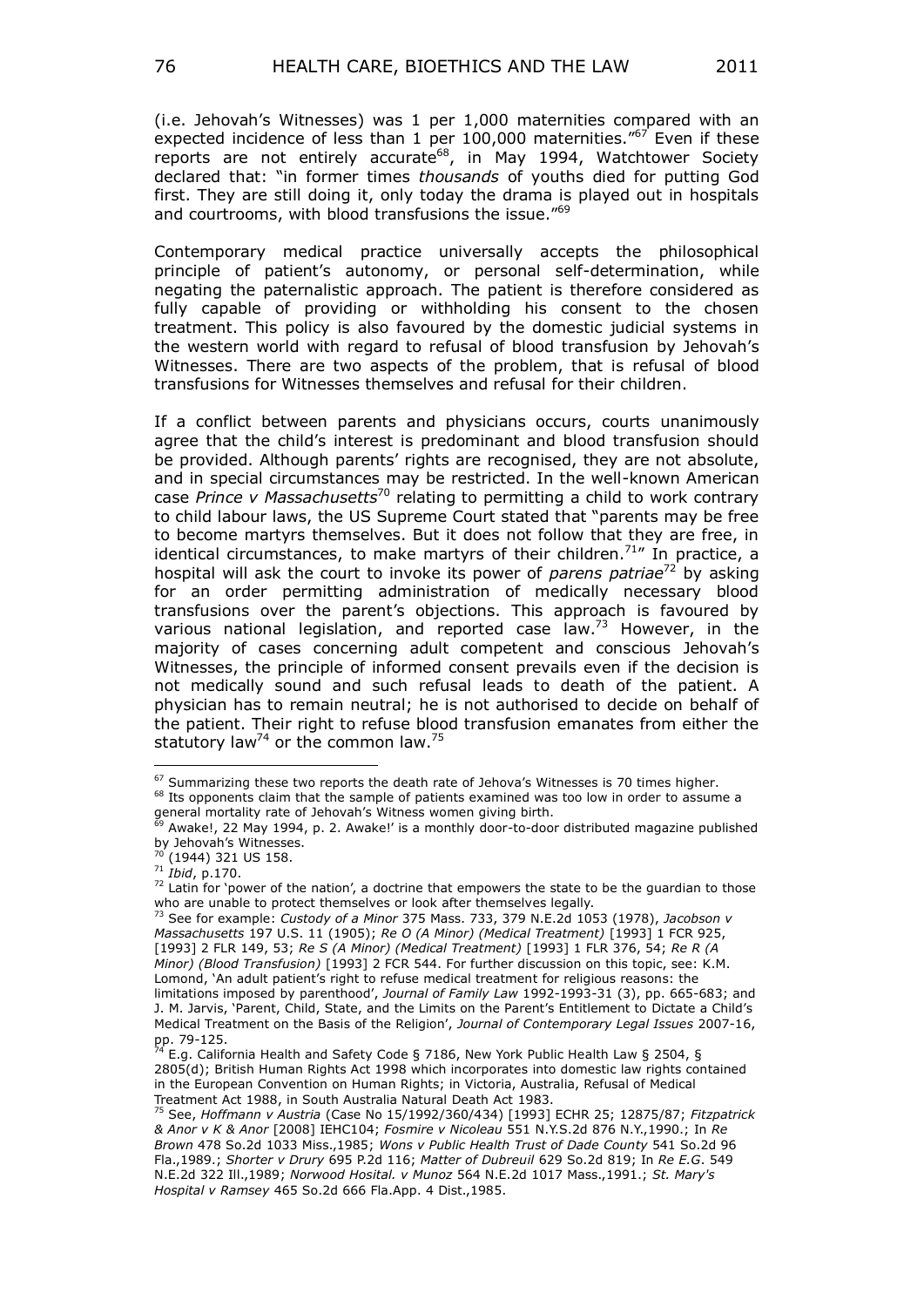A breach of the physician"s obligation to obtain informed consent prior to blood transfusion will give rise to his potential tortuous liability, resulting in either battery or negligence. In the landmark American decision *Schloendorff v Society of New York Hospital<sup>76</sup>* Justice Cardozo stated that "a surgeon who performs an operation without the patient"s consent commits an assault for which he is liable in damages." Any non-consensual touching may result to battery, and importantly, it does not need to harm the patient.<sup>77</sup> A physician can commit battery even when he is supposedly acting in the best interest of the patient.<sup>78</sup> In such a case, the practitioner can be sued for damages, regardless of the effect of his conduct on the patient's health. If the patient claims that alternatives to the treatment such as bloodless surgery (which is accepted by the Jehovah"s Witnesses" blood doctrine), have not been sufficiently presented to him, the physician's liability will lie in negligence. In rare situations, treatment of a patient who has not consented may even lead to criminal liability.<sup>79</sup>

#### **IV. The Ethical Problem and a Possible Solution**

In the majority of cases, physicians follow the legal principles and respect patient"s decision to refuse medical treatment, and consequently contravene the *primum non nocere* principle enshrined in medical oaths. The dilemma is further enhanced by the fact that Jehovah's Witness patients who refuse transfusions are under substantial influence of the Watchtower Society"s doctrine and fear the possibility of being disfellowshipped. It is a common procedure that before medical treatment, Jehovah's Witnesses fully consult with the liaison committees.<sup>80</sup> According to the Watchtower Society, such liaison committees "support the Witnesses in their refusal to receive blood, to clear away misunderstandings on the part of doctors and hospitals, and to create a more cooperative spirit between medical institutions and Witness patients."<sup>81</sup> In reality, however, the committees' stance is non-negotiable and ultimate. One can therefore argue that Jehovah"s Witnesses patients not only act irrationally, but are also coerced, therefore their decisions are not entirely autonomous. This statement is supported by the examples when a patient reversed his earlier decision of allowing blood transfusion after conducting consultations with a liaison committee.<sup>82</sup>

There are numerous ethical conceptions on how to combat this problem while trying not to deviate from the moral standard attached to medical oaths. The proposals range from strictly adhering to the principle of *primum non nocere* and, as a result, overriding competent refusals by special "ethics committees' if the treatment is "clearly beneficial"<sup>83</sup>, to the idea of 'shared

<sup>76</sup> 211 N.Y. 125, 105 N.E. 92 (1914).

 $77$  Sanbar indicates that there are examples of patients who successfully sued healthcare providers on the basis of battery even when no harm occurred to the patient, see: S.S. Sanbar, *Legal Medicine*, Philadelphia: Elsevier Health Sciences, 2004, p.344.

<sup>78</sup> See for example: *Devi v West Midlands RHA* [1980] C.L.Y. 687.

<sup>79</sup> In *Re F* (*Mental Patient*: *Sterilisation*) [1990] 2 AC 1 it was stated that "it is a civil wrong, and may be a crime, to impose medical treatment on a conscious adult of sound mind without his or her consent".

<sup>80</sup> There is a network of 800 liaison committees internationally.

<sup>81</sup> Hospital Information Services at the Watch Tower Society's world headquarters*, Jehovah's Witnesses and the Medical Profession Cooperate*,

[http://www.watchtower.org/e/19931122/article\\_01.htm](http://www.watchtower.org/e/19931122/article_01.htm) (04.10.2010)

<sup>82</sup> See: C. Junkerman, "Jehovah"s Witnesses and the refusal of blood", *Journal of Clinical Ethics* 1990-1, pp. 167-168; K. Lawry, J. Slomka and J. Goldfarb, "What went wrong: multiple perspectives on an adolescent"s decision to refuse blood transfusion", *Clinical Pediatrics* 1996-

<sup>35,</sup> pp. 317-321. <sup>83</sup> S. Glick, "The morality of coercion", *Journal of Medical Ethics* 1999-25, pp. 469-472. This

approach is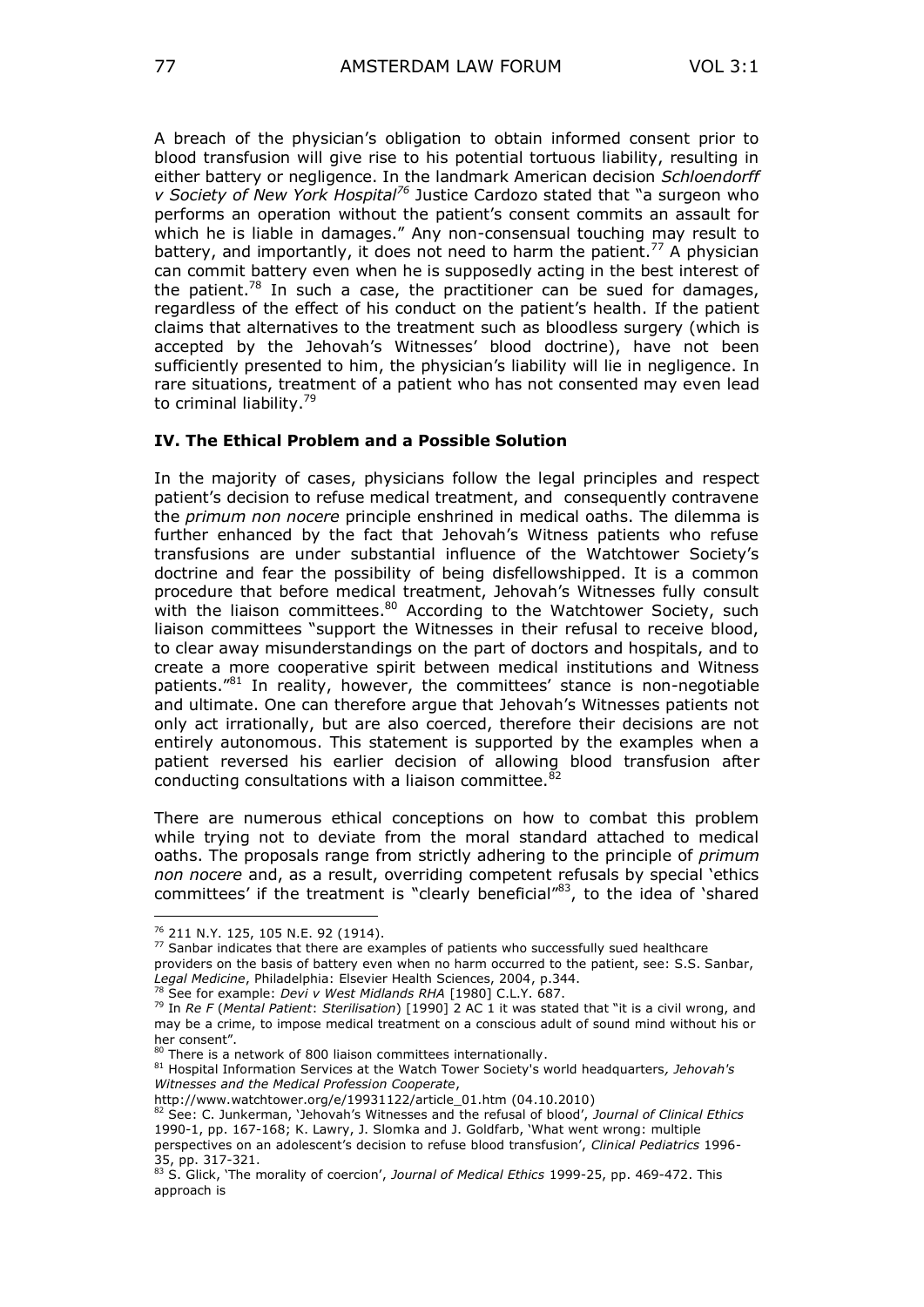decision-making", i.e. providing the medical facts to the patient who makes the final decision as to what is best according to his values. It appears however, that there is a sensible solution that reaches a compromise between respecting a patient's autonomy and upholding the moral standard enshrined in medical oaths. This approach, advocated by a number of ethicists<sup>84</sup>, is known as 'rational non-interventional paternalism'. It encourages a bilateral in-depth discussion between a patient and physician in order to encourage a rational and autonomous decision by the patient.<sup>85</sup> In order to achieve this, there are certain steps which need be taken by physician.

Firstly, the status of a Jehovah"s Witness patient needs to be verified. In *Re T (adult: refusal of treatment)*<sup>86</sup> a patient, referred to as Ms T., was brought up by her Jehovah"s Witness mother and although she was not a Witness by baptism or otherwise, she retained some of the organisation's beliefs. When she arrived at hospital being critically ill, Ms T. was referred to by her mother as "a fervent Jehovah"s Witness". Subsequently, her membership of the organisation was officially denied by the Watchtower Society.<sup>87</sup> Moreover, there is a considerable minority of Jehovah's Witnesses that disagrees with the official Watchtower Society policy on blood transfusion. Research<sup>88</sup> indicated that 12% of Jehovah's Witnesses are willing to accept blood transfusion. The *Associated Jehovah's Witnesses for Reform on Blood* is an organisation that aims to promote reform of the Watchtower"s policy "so that each Jehovah"s Witness can have a free and informed choice regarding their health care - without fear of control or sanctions from the Watchtower Society."<sup>89</sup> These examples indicate that the status of a Jehovah's Witness patient should be verified solely by the patient himself. Statements made by his family or close friends should not be accepted as an absolute truth.

The second step which physicians must take is an informal, but confidential discussion about the refusal of blood transfusion. It is crucial that such a consultation is limited to the Jehovah"s Witness patient and the physician, excluding any presence or advice from a liaison committee or family members in order to relieve the patient from any pressure and encourage him to reach a rational and autonomous decision. Additionally, the patient should be informed about the doctor-patient confidentiality. Although it is a legal concept, it needs to be remembered that it also derives directly from medical oaths.<sup>90</sup> As a result, any patient's decision will not be revealed to his family member or the sect. The physician should then provide the patient with comprehensive and credible information regarding further treatment. Importantly, it is not only the possibility of death that needs to be

applied in Israel under the Patient's Rights Act of 1996. For further information, see: M.L. Gross, "Treating competent patients by force: the limits and lessons of Israel"s Patient"s Rights Act", *Journal of Medical Ethics* 2005-31, pp. 29-34.

<sup>&</sup>lt;sup>4</sup> Such as Savulescu and Muramoto.

<sup>85</sup> Such an approach would not apply to emergency cases.

<sup>86 [1992] 4</sup> All ER 649.

<sup>87</sup> D. Dyer, "Court says doctors were right to treat Jehovah's Witness", *British Medical Journal,*  1989 -305 (6848), p. 272.

<sup>88</sup> L. Findley and P. Redstone, 'Blood transfusion in adult Jehovah's Witnesses. A case study of one congregation", *Archives of Internal Medicine,* 1982-142 (3), pp. 606-607.

 $\theta$  [http://www.ajwrb.org/about.shtml.](http://www.ajwrb.org/about.shtml) (06.10.2010).

<sup>90</sup> Para. 5 of the Hippocratic Oath: "Whatever, in connection with my professional practice or not in connection with it, I see or hear in the life of men, which ought not to be spoken of abroad, I will not divulge, as reckoning that all such should be kept secret." Para 5. of the Declaration of Geneva: "I will respect the secrets confided in me, even after the patient has died." Para 6. of the Oath of Lasagna: "I will respect the privacy of my patients, for their problems are not disclosed to me that the world may know."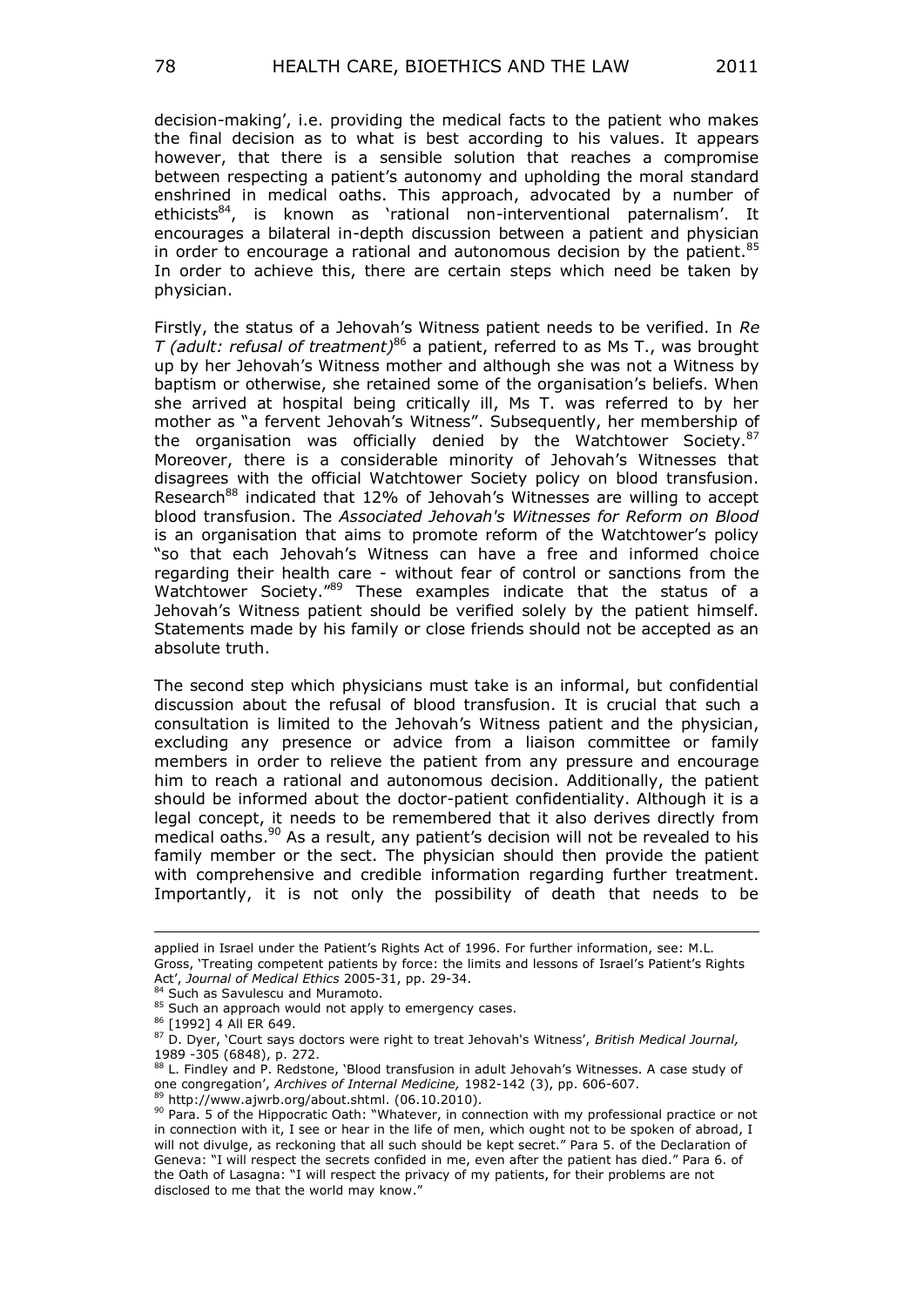mentioned, but also the likelihood of prolonged suffering or disability which may occur as the direct result of refusal to transfuse blood. Muramoto suggests<sup>91</sup> that the physician should question the patient about their basis for the refusal, while indicating the unreasonableness and inconsistency of the doctrine. One of the arguments raised may be that the passage in *Leviticus 17:12*, the major doctrinal basis for the refusal, refers to animal and not human blood. Moreover, it should be mentioned that the Bible forbids consumption and not transfusing blood, which remains a considerable difference on the patient's system. Food is decomposed to proteins, carbohydrates, lipids, and amino acids which nourish body"s tissues. Conversely, when blood is transfused it does not serve as nourishment, but it remains intact and carries food and oxygen to cells. The physician should also mention the significant change in the Watchtower Society"s policy towards organ transplants. In 1967, the Society stated that: "those who submit to such operations are thus living off the flesh of another human. That is cannibalistic. However, in allowing man to eat animal flesh Jehovah God did not grant permission for humans to try to perpetuate their lives by cannibalistically taking into their bodies human flesh, whether chewed or in the form of whole organs or body parts taken from others."<sup>92</sup> In 1980, however, the policy was changed: "while the Bible specifically forbids consuming blood, there is no Biblical command pointedly forbidding the taking in of other human tissue. (…) The congregation judicial committee would not take disciplinary action if someone accepted an organ transplant."<sup>93</sup> The physician should remind the patient that the previous Watchtower Society doctrine resulted in deaths and disabilities. Furthermore, the patient should be notified that in the future the official stance regarding blood transfusion may also be changed. Consequently, it may provoke him to re-evaluate his standpoint.<sup>94</sup>

The profound difference between paternalism and rational non-interventional paternalism arises from the means used. The patient is not compelled to adopt the demands of the physician, but is presented with a rational argument that his beliefs are erroneous. The position of a physician therefore changes from a mere fact-provider to the provider of facts together with arguments. Importantly, if this rational non-interventional paternalism is adopted, there is a possibility that a patient will reconsider their decision to refuse medical treatment.<sup>95</sup> It also ensures that the principle of *primum non nocere* is upheld.

#### **Conclusion**

 $\overline{a}$ 

The medical profession has maintained ethical standards for more than four millennia. A universal principle upon which the patient-physician relationship has been based on is *primum non nocere*, meaning "first, do no harm". Medical oaths refer to the general recognition of the patient as an

 $91$  O. Muramoto, 'Bioethics of the refusal of blood by Jehovah's Witnesses: part 2. A novel approach based on rational non-interventional paternalism", *Journal of Medical Ethics* 1998-24, pp. 295-301.

<sup>92</sup> *The Watchtower*, 15 November 1967, p.702.

<sup>93</sup> *The Watchtower*, 15 March 1980, p. 31.

<sup>&</sup>lt;sup>94</sup> Other possible questions can be found in the Appendix to Muramoto's article and on the official website of the Associated Jehovah"s Witnesses for Reform on Blood, [http://www.ajwrb.org/index.shtml.](http://www.ajwrb.org/index.shtml) (accessed 07.10.2010).

<sup>95</sup> See: C. Granger, "Managing a Jehovah"s Witness who agrees to blood transfusion", *British Medical Journal* 1994-309, p. 612; C. Junkerman, "Jehovah"s Witnesses and the refusal of blood", *Journal of Clinical Ethics* 1990-1, pp. 167-168; M. Kerstein, "Discussion: transfusion guidelines for cardiovascular surgery: lessons learned from operations on Jehovah's Witnesses', *Journal of Vascular Surgery* 1992-16, p. 829.